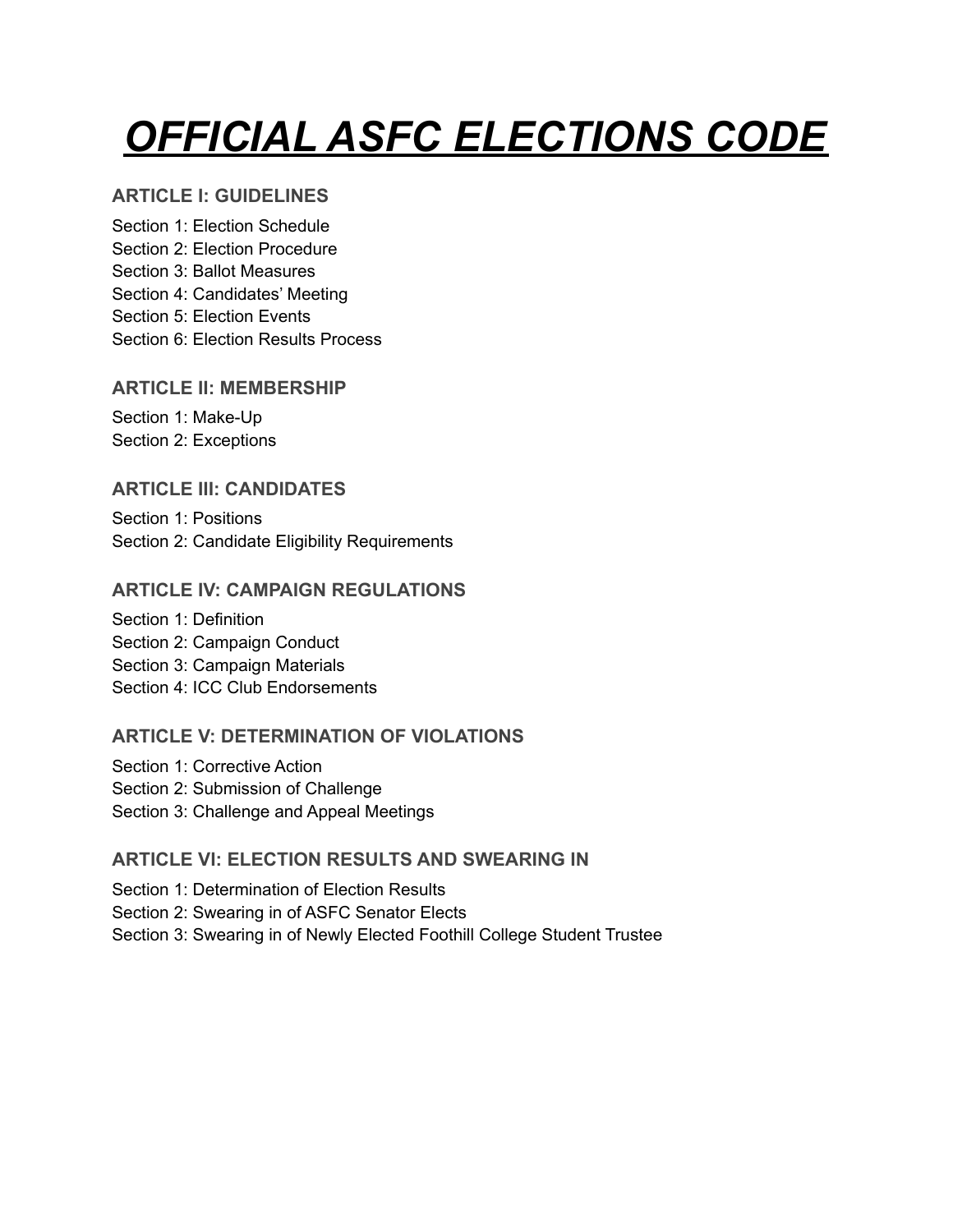## **ARTICLE I: GUIDELINES**

#### **Section 1:** *Election Schedule*

The following election events shall occur before or during the corresponding time periods shown below:

- □ Winter Quarter Week Ten (10) Announcement of Election Schedule and **Procedure**
- □ Winter Quarter Week Ten (10) Elections Committee Begins Promoting Elections
- $\Box$  Spring Quarter Week Two (2) Mandatory Candidate Information Meeting/Bylaw Review
- $\Box$  Spring Quarter Week Two (2) Application/Petition Submission Deadline
- $\Box$  Spring Quarter Week Three/Four (3/4) Campaign Exhibition Week
- $\Box$  Spring Quarter Week Four/Five (4/5) Election Week
- $\Box$  First Business Day After Last Day of Polling Expense Reports and Challenge Forms Due
- $\Box$  Third Business Day After Last Day of Polling Challenge Meeting
- $\Box$  Second and Third Business Days after the Last Day of Polling Challenge Meeting Appeal Meetings
- $\Box$  Officer Elect Transition Period 1st to 30th of June

#### **Section 2:** *Election Procedure*

- A. The elections shall follow a simple plurality voting system.
- B. All candidates will run on the same ballot.
- C. In case of a tie for the positions of ASFC President or Student Trustee, the Elections

Commission will hold a runoff election within 2 weeks following results.

D. The election for the Foothill Student Trustee shall automatically end ten (10) days before

the Student Trustee is to be sworn in regardless of the number of votes cast.

#### **Section 3:** *Ballot Measures*

- A. All ballot measures need to be submitted by the submission deadline.
- B. Candidate ballots will be in random order and the order switched throughout the week to give equal coverage.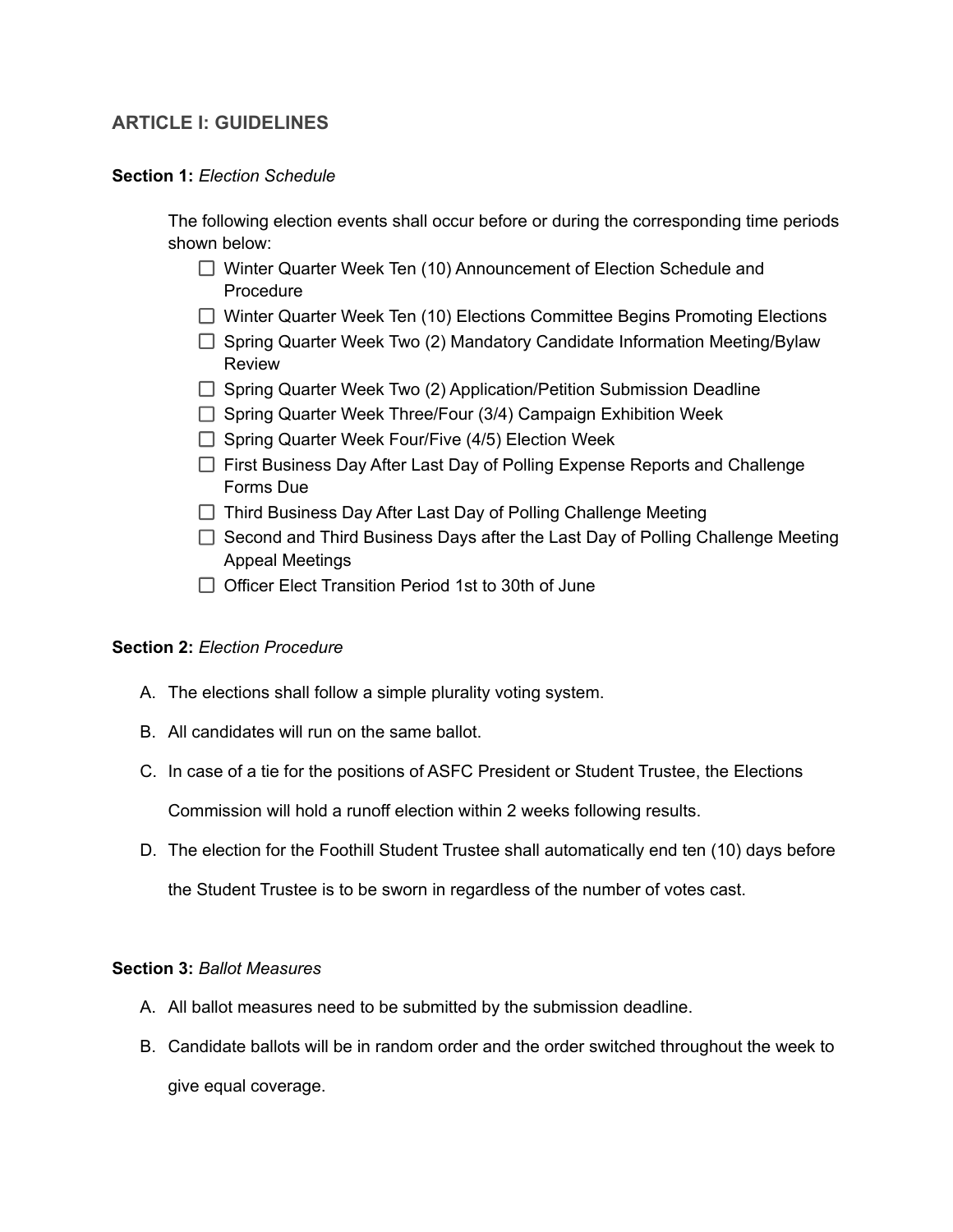#### **Section 4:** *Candidates' Meeting*

- A. Photos to be placed on the ballot shall be provided by the candidate.
- B. Email the Elections Commissioner or their designee to make alternate arrangements.

#### **Section 5:** *Election Events*

A. The Elections Committee is recommended but not obliged to coordinate the following

events during Campaign Week:

One (1) Meet the Candidates event.

One (1) Candidate Debate event.

#### **Section 6:** *Election Results Process*

The Election Committee shall complete the following steps in order after the last day of

polling:

- A. Review all candidates and expense reports.
- B. Validate the ballots and tally.
- C. Certify the election results and publicly post them for at least five (5) business Days.

## **ARTICLE II: MEMBERSHIP**

#### **Section 1:** *Make-Up*

- A. The ASFC Elections Committee shall consist of five (5) ASFC members with voting positions, and an advisor.
- B. Voting Positions include: Vice President of Administration, Elections Commissioner, three (3) ASFC elected student officers, and two (2) members-at-large of the ASFC (to be appointed by the Elections Commissioner and approved by the Campus Council). An Advisor or whoever he/she assigns will need to be present at all Challenge hearings.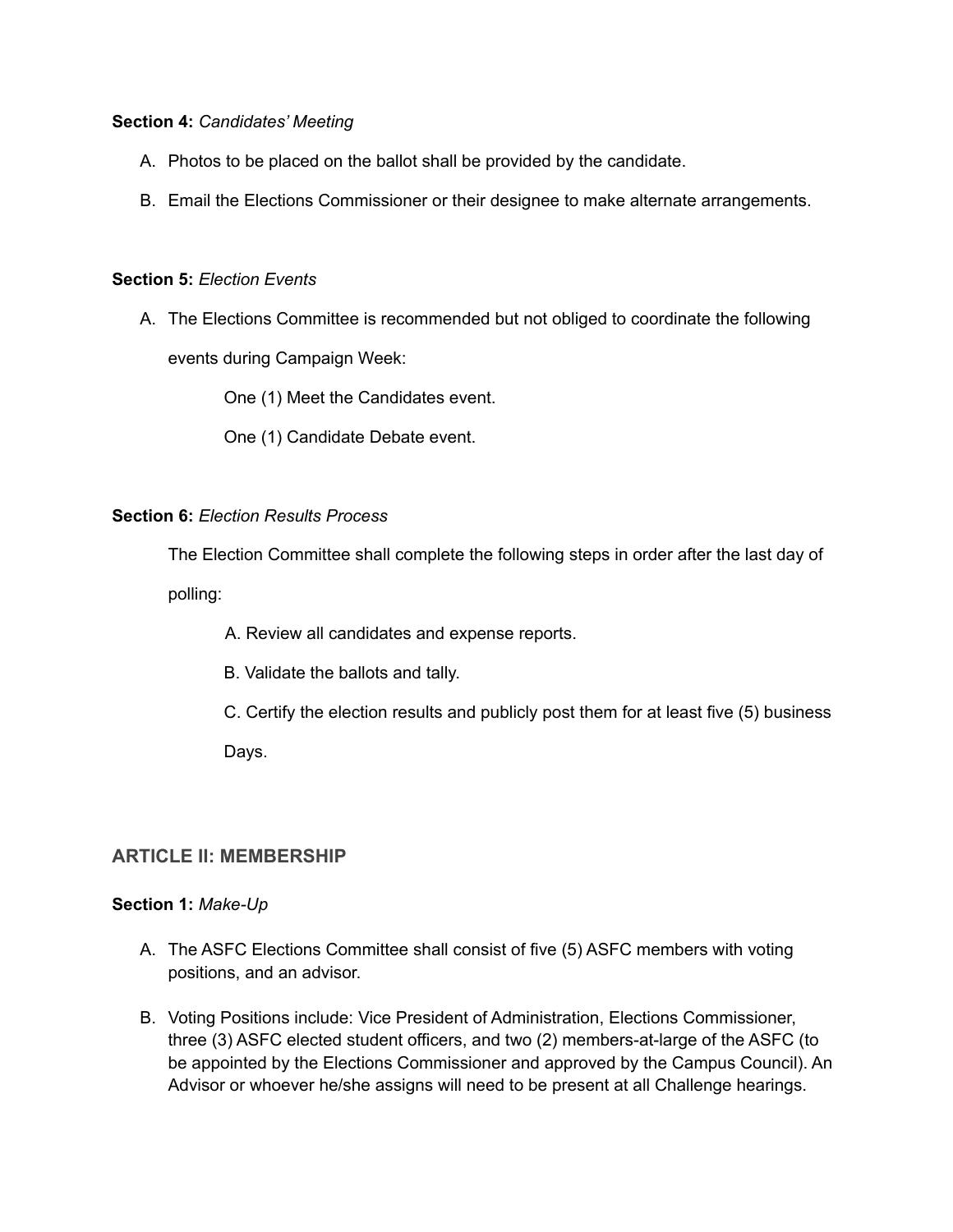- C. The Chair of the Committee will be the Elections Commissioner. If vacant, VP of Administration will serve as chair.
- D. The ASFC Elections Commissioner shall appoint committee members with the approval of the advisor and the Campus Council.

## **Section 2:** *Duties and Responsibilities of Elections Committee*

The Elections Committee shall:

- A. Remain impartial in all dealings with ASFC members.
- B. Act in accordance with the ASFC Constitution, ASFC Bylaws, and ASFC Codes.
- C. Ensure that all candidates are eligible to hold office.
- D. Encourage ASFC members to apply for ASFC Officer and Foothill Student Trustee positions.
- E. Advertise and promote the ASFC General Election.
- F. Meet once per week until the committee is dissolved.
- G. Meet twice per week during campaign exhibition week and election weeks.
- H. Manage and oversee the ASFC Elections Line Item.
- I. Propose amendments to and review proposed amendments to the ASFC Elections Code.
- J. Provide an expense report template to all candidates.

## **ARTICLE III: CANDIDATES**

#### **Section 1:** *Positions*

The available positions in the ASFC General Election are as follows:

- A. ASFC Officers
	- President
	- Vice Presidents
		- **Finance** Administration **Activities** Inter-Club Council Senate
	- Senator (6 positions)
- B. Foothill Student Trustee

#### **Section 2:** *Candidate Eligibility Requirements*

A. All candidates must: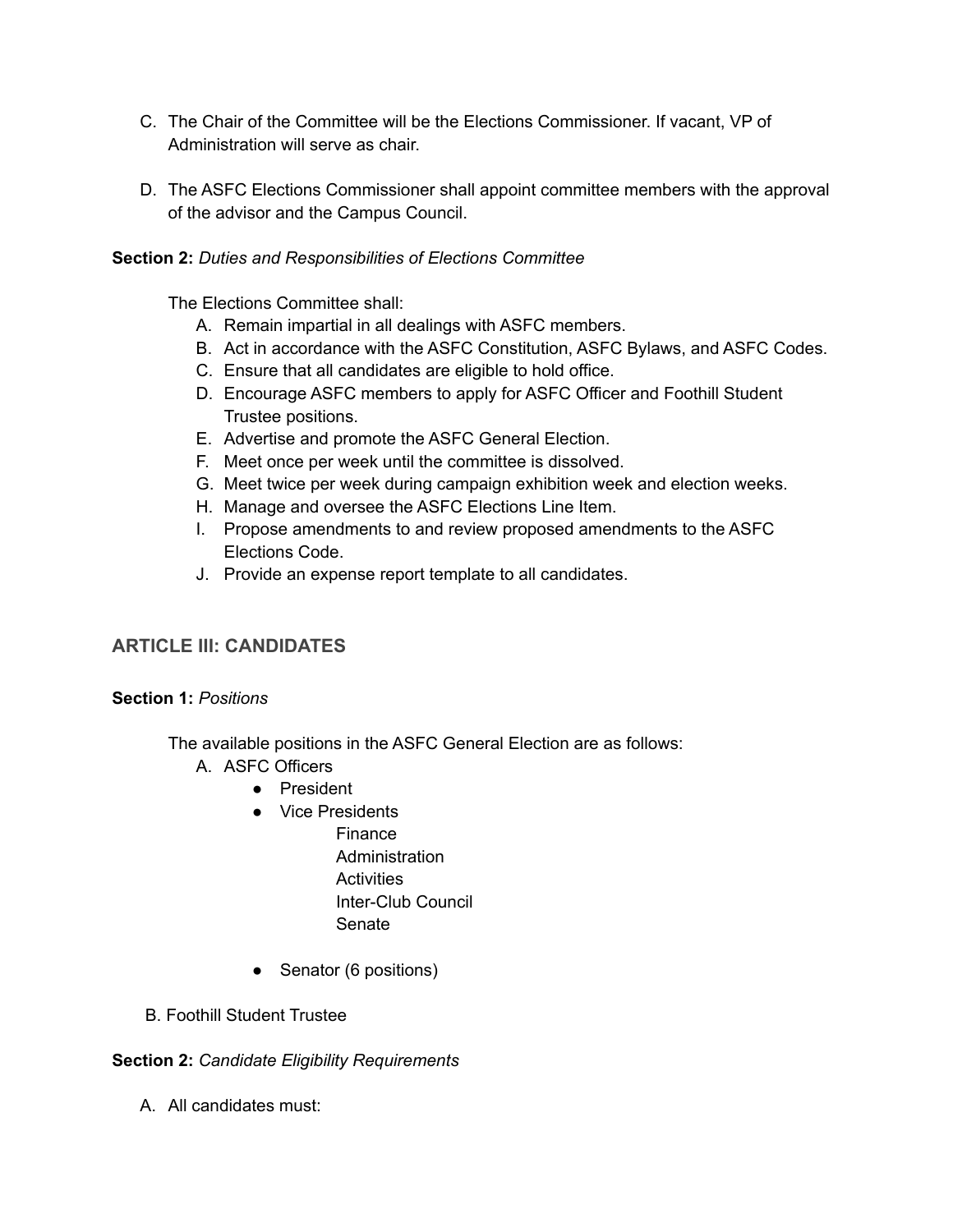- 1. Submit a completed application by the application submission deadline.
	- a. Candidates for President and Vice Presidents must all turn in individual applications in order for them to be considered eligible.
- 2. Attend the mandatory candidates' meetings. Any candidate unable to attend must arrange an alternate time to meet with the ASFC Advisor and at least three (3) Elections Committee members.
- 3. Be enrolled in at least eight (8) unites at Foothill College, and intend to enroll throughout the following academic year.
- 4. Be in good standing with the college. Not be on academic or disciplinary probation.
- 5. Not have filed transfer applications to any College/University.
- 6. Not be a member of the Elections Committee.
- 7. Any violation of academic integrity or the student code of conduct will follow the college disciplinary procedures with a report to the Elections Committee as appropriate.
- B. In addition, all ASFC Student Government Candidates must:
	- 1. Have paid their student body fees.
	- 2. Have a cumulative GPA of at least 2.0 and be enrolled in 8 units.
	- 3. Not be running for the Foothill Student Trustee position.

4. Not have held office for three (3) consecutive or nonconsecutive year-long terms.

- 5. Be familiar with ASFC Constitution, ASFC Bylaws, and ASFC codes.
- 6. Attend Any and All mandatory meetings.
- C. In Addition, all Student Trustee Candidates must also:
	- 1. Have a cumulative GPA of at least 2.0.
	- 2. Not be running for any other ASFC Officer positions.

# **ARTICLE IV: CAMPAIGN REGULATIONS**

## **Section 1:** *Definition*

A. Campaigning shall be defined as activities or items advertising the candidacy of any candidate or ballot issue. The actions of any candidate, member of the ASFC, any Foothill club or any other campus organization, done in the course of discharging their duties associated with that organization, shall not be considered campaigning.

## **Section 2:** *Campaign Conduct*

A. Failure to obey the campaign conduct provision in this section could result in disqualification.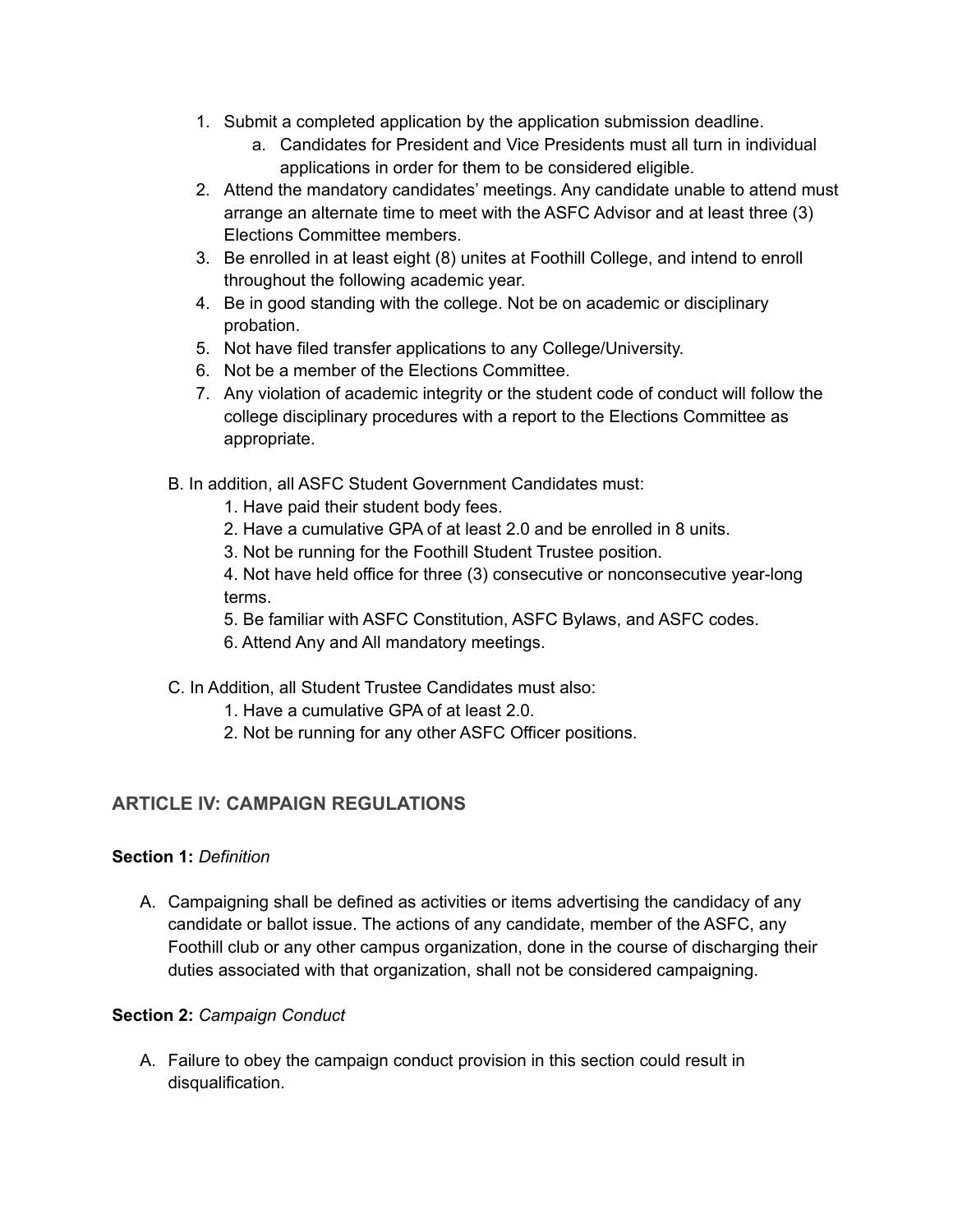- B. Candidates may begin verbal campaigning during the quarter that elections are to take place. Campaigning that consists of physical materials such as: flyers, posters, giveaways, classroom presentations, electronic media, or any other form of advertising shall only be permitted during Campaign Week and Elections Week.
- C. No candidate shall interfere with the campaigning of any other candidate, nor shall they interfere with the dissemination of information by any student publication.
- D. No candidate shall use any club, organizations, or college resources not normally provided to the general student body for campaigning purposes or for campaign coordination purposes. This includes: computers, paper, printer, copier, pens, general office supplies, and anything else deemed appropriate by the Elections Committee.
- E. No candidate shall deliberately violate the Elections Code or any Elections Committee ruling.
- F. Any student in the ASFC Student Government cannot actively Endorse or campaign for a candidate that is running that general election. However, impersonal questions about the candidates' work ethic and history within ASFC are allowed to be answered by the student government representative.
- G. Candidates shall not attempt to subvert the election. Subverting the election shall include but not be limited to:
	- 1. Attempting to use the Elections Committee to bias the outcome of the election or overlook violations of the Elections Code.
	- 2. Attempting to gain additional votes by defacing or molesting campaign materials of other candidates or engaging in libelous behavior with intent of fraudulently shifting public confidence away from other candidates.
	- 3. Attempting to use media or other such public entities to publish or spread false information about candidates, or to use media or other such public entities to promote based on inaccurate or false information.
	- 4. Purposely providing inaccurate or false information to the Elections Committee; to include submission of documents, evidence, and witnesses.
	- 5. Impeding an Elections Committee member during the discharge of their duties.
	- 6. Attempting to bribe students or buy votes. This includes providing food or beverages.
	- 7. Publishing or posting campaign materials featuring factually inaccurate information about any candidate, their actions, or their endorsements.
	- 8. Actively assisting students with voting.

**Section 3:** *Campaign Material*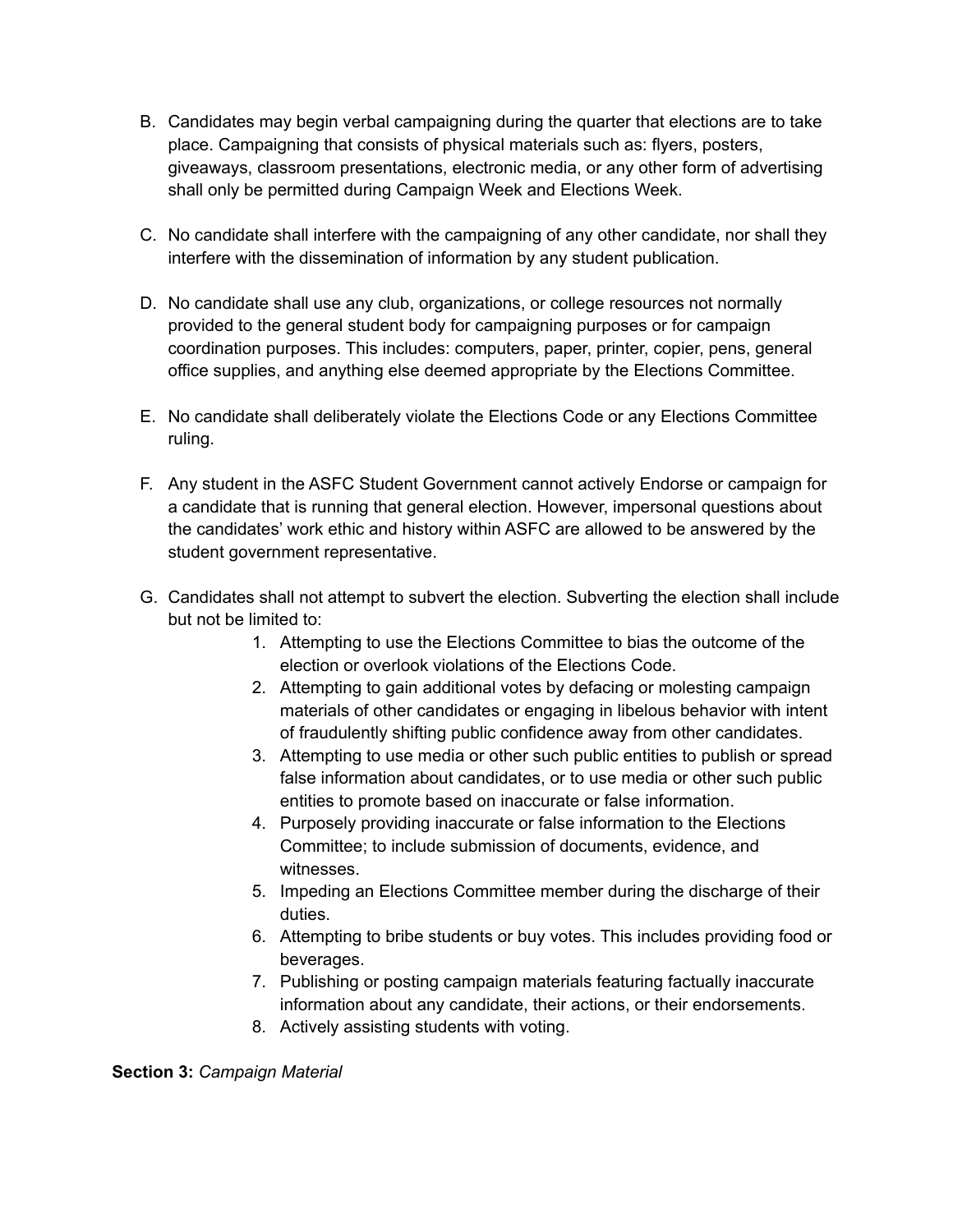- A. All campaign materials must be posted in accordance with the Campus Posting Guidelines that is published by Foothill College.
- B. All candidates' campaign materials must contain the candidate's name (only one preferred name) and the position for which the candidate is running. Failure to fulfill this requirement shall result in removal of the material at the direction of the Elections Commission and possible disqualification of the candidate.
- C. Candidates are allowed to campaign using the internet via personal websites, blogs, social networking sites, etc; but only after the URL to such internet resources is submitted in email to the Elections Committee. The Elections Committee may rule an internet site to be prohibited and any candidate(s) that continues to use such resource after twenty-four (24) hour notice shall be considered in violation and may face disqualification.
- D. Candidates shall remove all signs, posters, displays, all fragments of such signs, posters, or displays, including tape, rope, and all other such materials used to attach said campaign materials within twenty-four (24) hours of the official closing of the General Campaign Period.
	- a. Failing to remove a majority of materials may result in Disqualification.
- E. All candidates can submit a video within 1 (one) minute along with their applications. Videos will be shown at the ballot, as well as on ASFC social media platforms.

## **Section 4:** *Campaign Expense Limits*

- A. No personal funds shall be used during the election.
- B. The campaign expense limit for candidates shall be \$100 as provided by the ASFC Smart Shop & Design Center.
- C. All donated materials and professional services must be assessed at retail value and counted towards the campaign expense limit.
- D. Each candidate, regardless of whether they campaigned or used funds to campaign, shall submit an expense report to the Elections Commission.
- E. Candidates shall not be reimbursed for items that are bought to help their campaigns other than print media.
- F. Expense reports containing a substantial amount of inaccuracies may result in disqualification.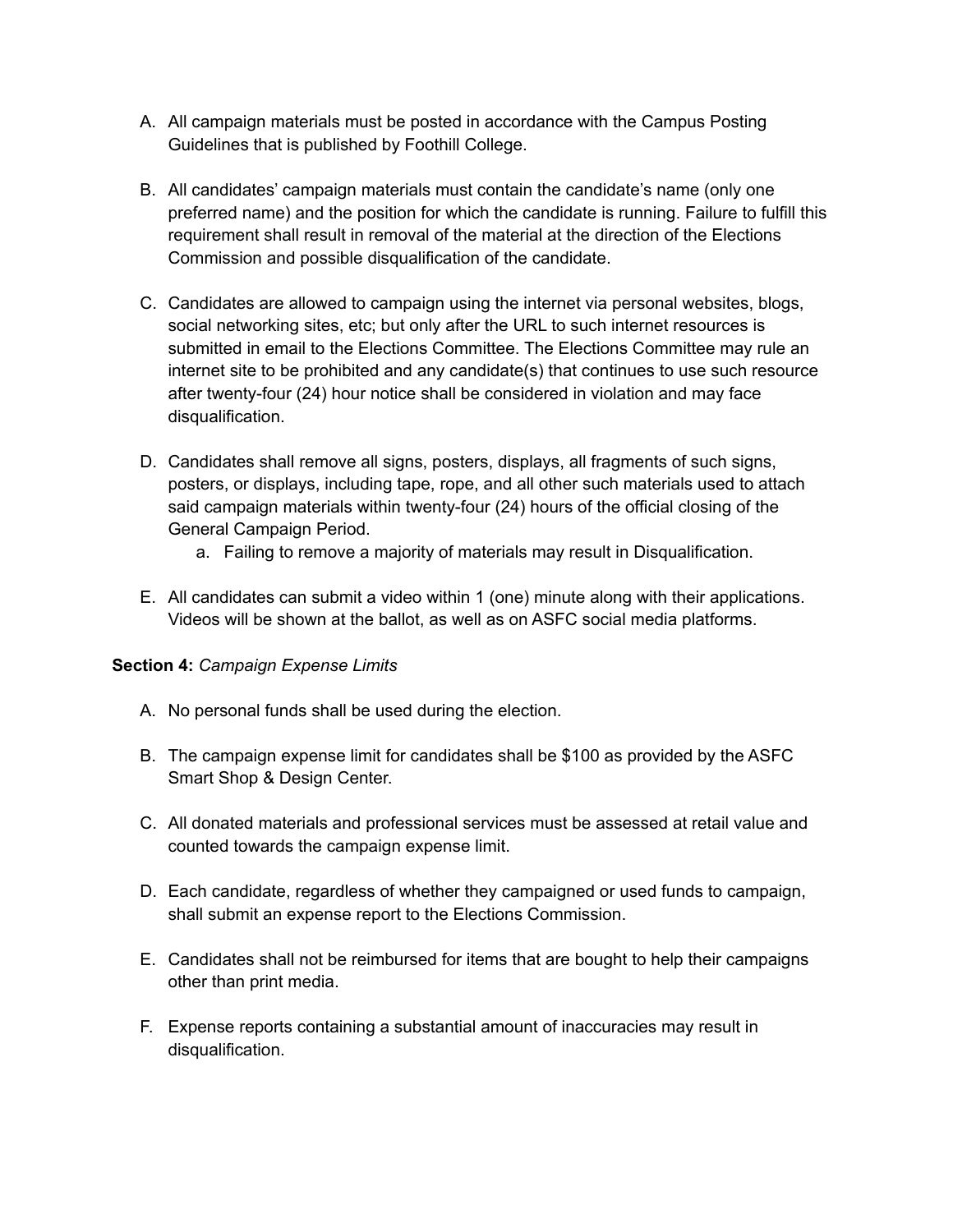G. Expense reports must account for every campaign item bearing the candidate's name and must include receipts, and sources of all gifts and donations.

## **Section 5:** *ICC Club Endorsements*

- A. Candidates may seek club endorsements any time after the first mandatory candidates' meeting.
- B. ICC clubs may endorse and campaign for ASFC General Election candidates, and ballot measures after turning in a completed Club Endorsement Form to the Elections Committee and receiving approval from the Elections Committee.
- C. Candidates may not claim or publicize endorsements from student clubs until such endorsements have been approved by the Elections Committee.
- D. ICC clubs may only endorse up to two (2) candidates per term.
- E. Endorsements shall only be valid when all of the following circumstances are satisfied:
	- 1. No candidate has voted on the endorsement.
	- 2. A legal vote of the club as deemed by that club's constitution/bylaws was taken and is reflected in the club's official meeting minutes.

# **ARTICLE V: DETERMINATION OF VIOLATIONS**

The Elections Committee shall employ the following methods to enforce campaign fairness and integrity, and to uphold the Elections Code and Posting Guidelines. The severity and consequence of all infractions shall be at the discretion of the Elections Committee.

#### **Section 1:** *Corrective Action*

- A. All candidates who violate any part of the Elections Code or Posting Guidelines shall be informed of the infraction by any member of the Elections Committee and instructed to correct the violations. The infraction must be corrected within twenty-four (24) hours of confirmed notification (witnesses or proof). Candidates are responsible to identify and correct violations regardless of being notified.
- B. Minor Infractions

If the infraction is corrected within twenty-four (24) hours and is not determined to damage college property, create an unfair campaign advantage, or impede the elections in any way, no further action shall be taken.

C. Major Infractions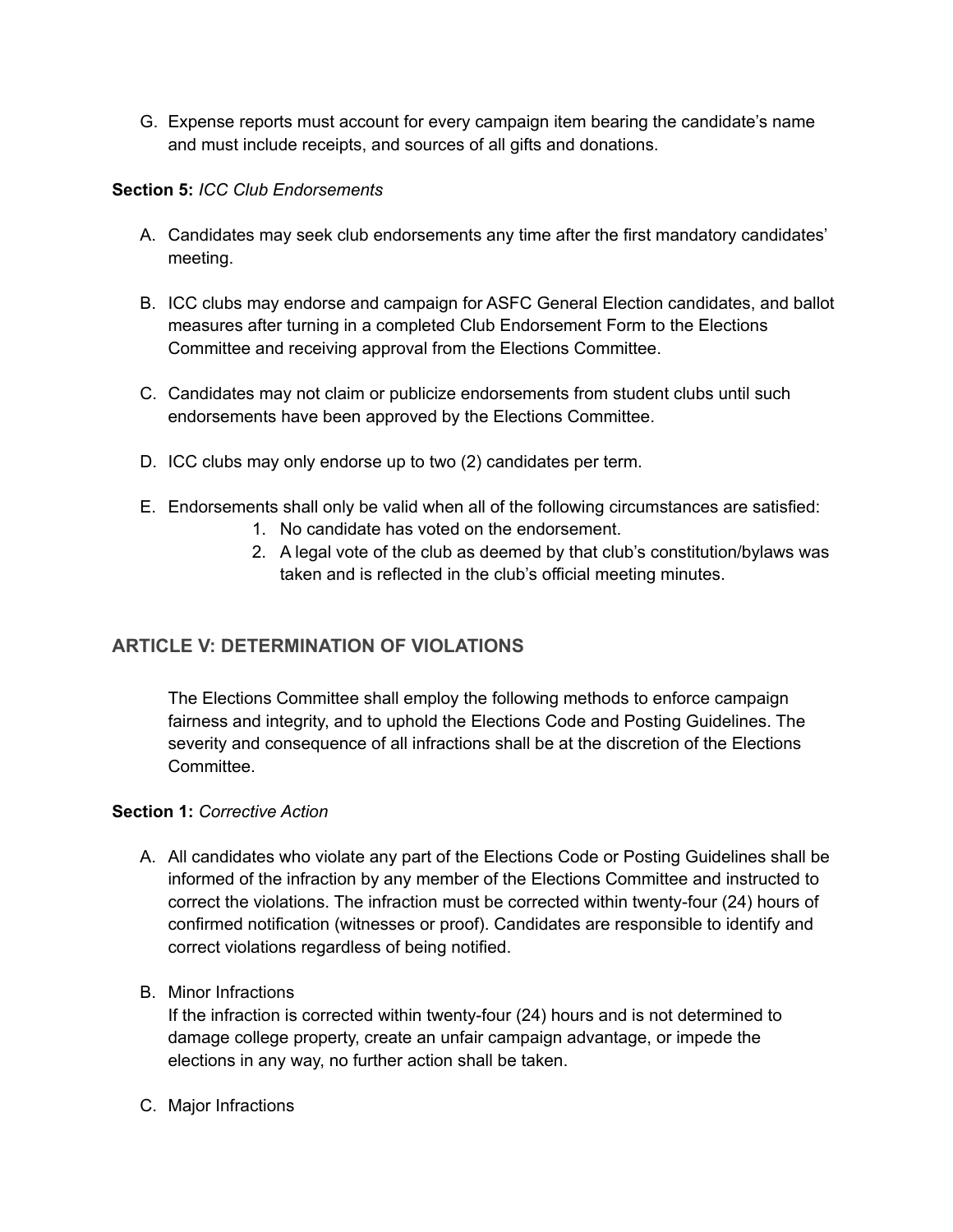If the infraction is not corrected within twenty-four (24) hours, or is determined to have damaged college property, created an unfair advantage or impeded the elections, further action shall be taken.

- D. Disqualification based on violations of rule(s) specified in the ASFC Election Code and may only occur during or after the challenge meeting. However, the Elections Committee shall have the discretion to determine the applicability of reported or discovered violations.
- E. Valid methods for candidates to be punished for violations are limited to the following methods:
	- Disqualification
- F. A reduction to the count of votes for any candidate is illegal and shall never be considered a valid punishment for infractions.
- G. A plea of ignorance shall not be considered a valid defense to an infraction of the ASFC Elections Code or any ruling of the Elections Committee.

## **Section 2:** *Submission of challenge*

A. All alleged violation(s) of the Elections Code must be submitted in writing, via the General Election Challenge Form, to the Elections Committee on or before the first (1st) business day after the last day of polling by 4:00 PM. All late challenges shall not be considered.

#### **Section 3:** *Challenge and Appeal Meetings*

- A. All alleged violation(s) of the Elections Code shall be reviewed by the Elections Committee.
- B. All appeals shall be heard by the Elections Committee.
- C. The Elections Committee shall record all meetings in which deliberation regarding alleged violations or disqualification of any candidate occurs.
- D. Any decision to disqualify any candidate shall require a two-thirds (2/3) vote of the Elections Commission and then be advised to Campus Council.

# **ARTICLE VI: ELECTION RESULTS AND SWEARING IN**

**Section 1:** *Determination of Election Results*